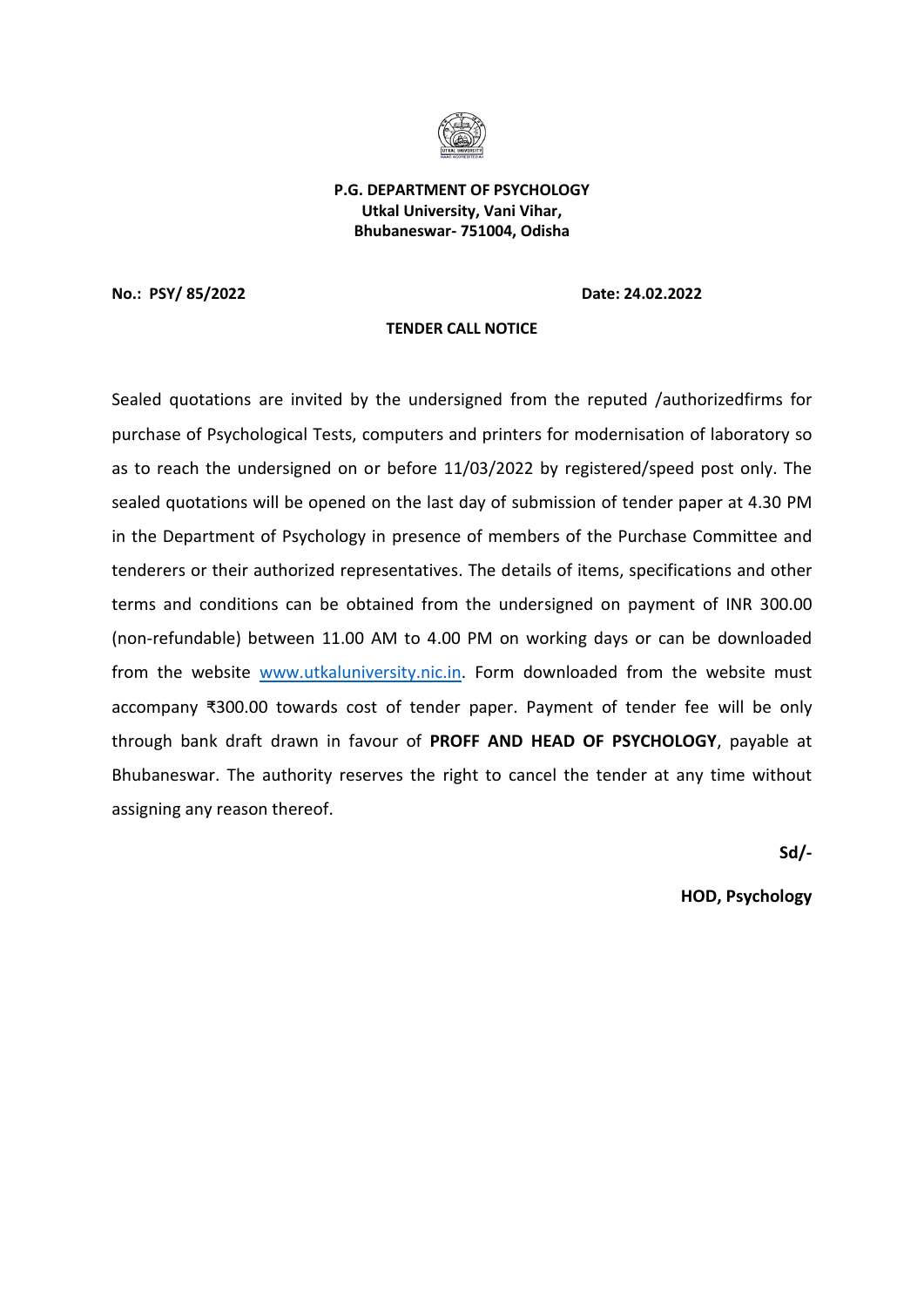

**P.G. DEPARTMENT OF PSYCHOLOGY Utkal University, Vani Vihar, Bhubaneswar- 751004, Odisha** 

**Tender Paper** 

**For purchase of Psychological Tests, Computers and Printers towards Modernisation of Laboratory of WB-OHEPEE Programme, Utkal University For the session 2021-22**

**Financial year 2021-2022**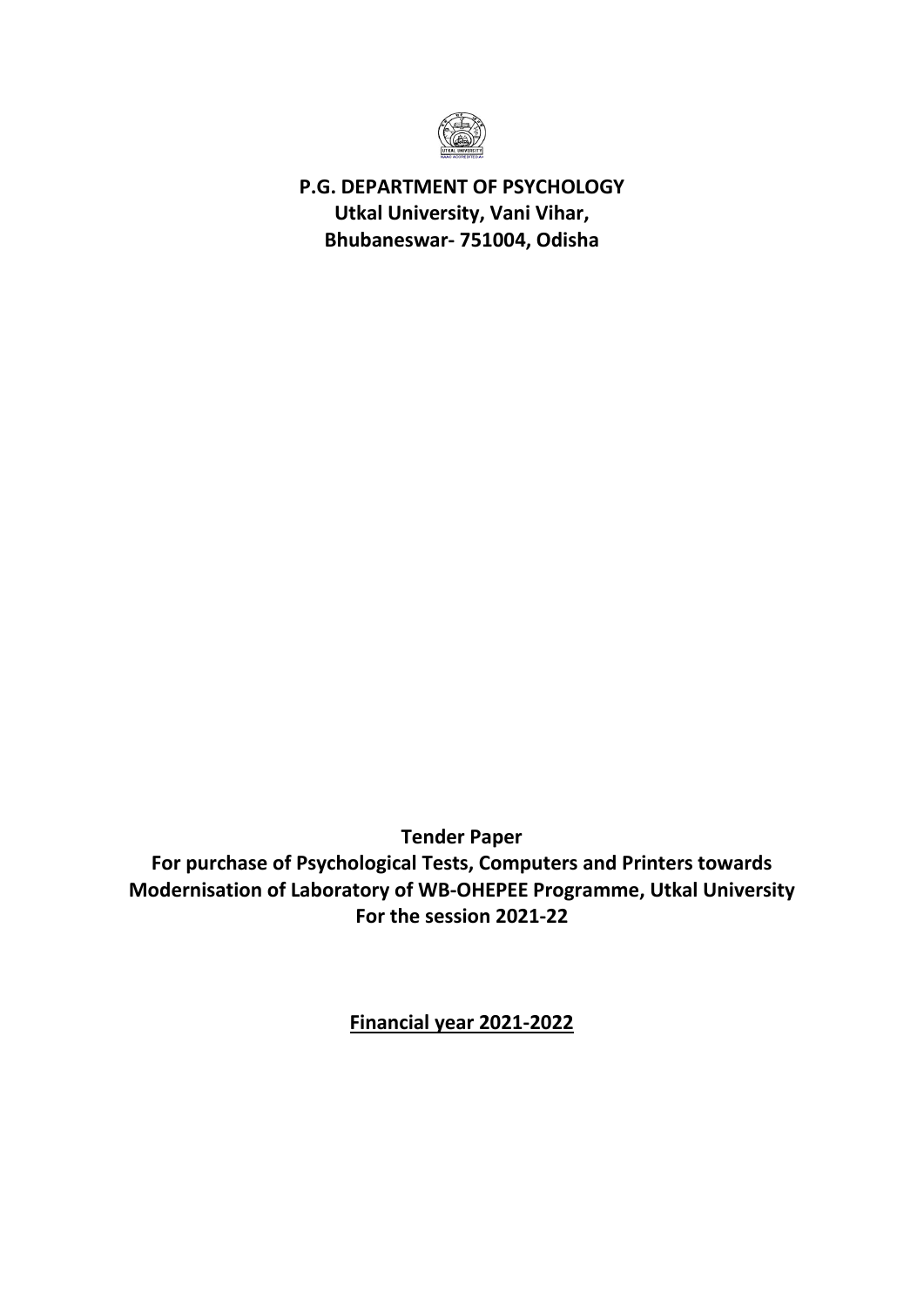

# **P.G. DEPARTMENT OF PSYCHOLOGY Utkal University, Vani Vihar, Bhubaneswar- 751004, Odisha**

# **No.: PSY/ 85/2022 Date: 24.02.2022**

# **TENDER PAPER**

Sealed quotations are invited by the undersigned from the reputed /authorized firms for purchase of Psychological Tests, computers and printers towards Modernisation of Laboratory of WB-OHEPEE Programme, Utkal University for the session 2021-22. The quotations should reach the undersigned on or before 11/03/2022 by registered/speed post only.

Approximate value: Rs.4, 50,000/- (Rupees Four lakh fifty thousand) only.

### **Terms and Conditions:**

1. Tenders are to be submitted in the prescribed format (enclosed) in the tender paper along with tender fee of Rs. 300/- in shape of a Bank Draft drawn on any Nationalized Bank in favour of **PROFF AND HEAD OF PSYCHOLOGY**, payable at Bhubaneswar.No cash payment shall be received in this regard.

2. Tender forms are not transferable.

- 3. Tender forms should be submitted in a sealed envelope along with the following documents.
	- a) GST or other certificate necessary for items.
	- b) Income Tax Clearance.
	- c) Declaration Certificate.
	- d) Non-assessment Certificate in case of Dealers / Stockist outside the State of Odisha.
	- e) Original Price list of 2021-2022 with seal and signature of the tenderer on all pages.
	- f) Original Authorization Certificate from the Company.
	- g) All rates should be inclusive of and C.I.F. up to the Department of Psychology, Utkal University, Bhubaneswar.
	- h) Installation charges, Delivery, Packing, forwarding charges etc. should be includedin quoted price and no extra cost will be entertained after delivery.

## **N.B.:**

- 1. Last date for submission of sealed tender paper is 11.3.2022 by 4.00 pm in the office of the Head, P.G. Department of Psychology, Utkal University, Bhubaneswar-751004, Odisha
- 2. The sealed tender will be opened on 11.3.2022 at 4.30 PM in the Department of Psychology in presence of members of the Purchase committee and tenderers or their authorized representatives.
- 3. The authority may accept/reject/cancel/change/modify any part or all Tender as a whole without assigning any reason thereof.
- 4. The Authority is not responsible for any postal delay.
- 5. All supplies have to be made within 20 (Twenty) days of the confirmed order received by the firm otherwise the order shall be treated as cancelled. Exemption in price (if any), should be indicated.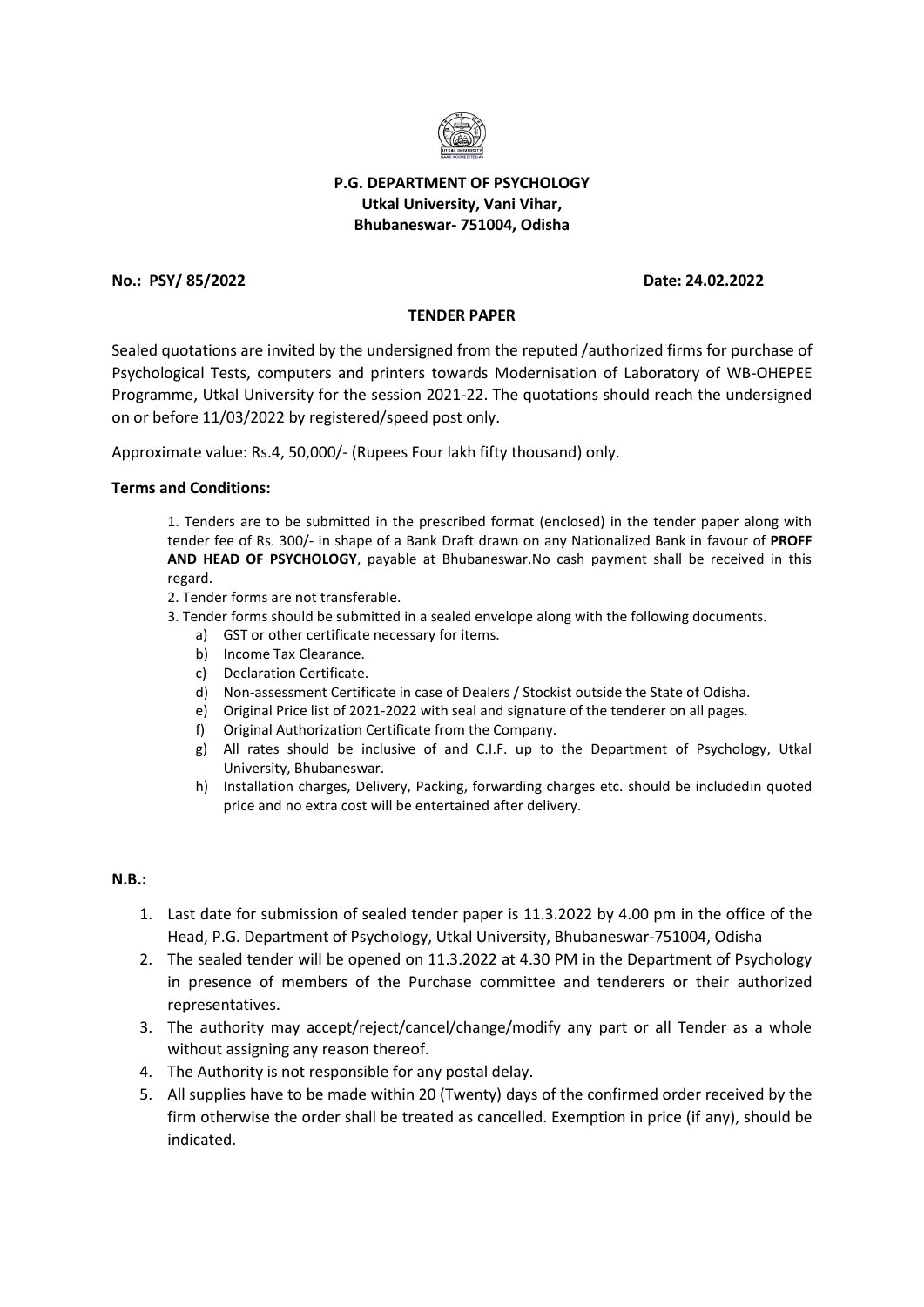# **DECLARATION**

 **Dated: ………..** 

On behalf of our firm/company, we hereby declare that we will quote the same discount (i.e., as per price quoted for these items for Utkal University), if other Departments/offices within the Utkal University, Vani Vihar invite sealed tender for procurement of these items and other accessories during the financial year 2021-2022. Otherwise, participation in the tender process will be cancelled for the same financial year.

**Signature of the Authorized dealer/person with seal**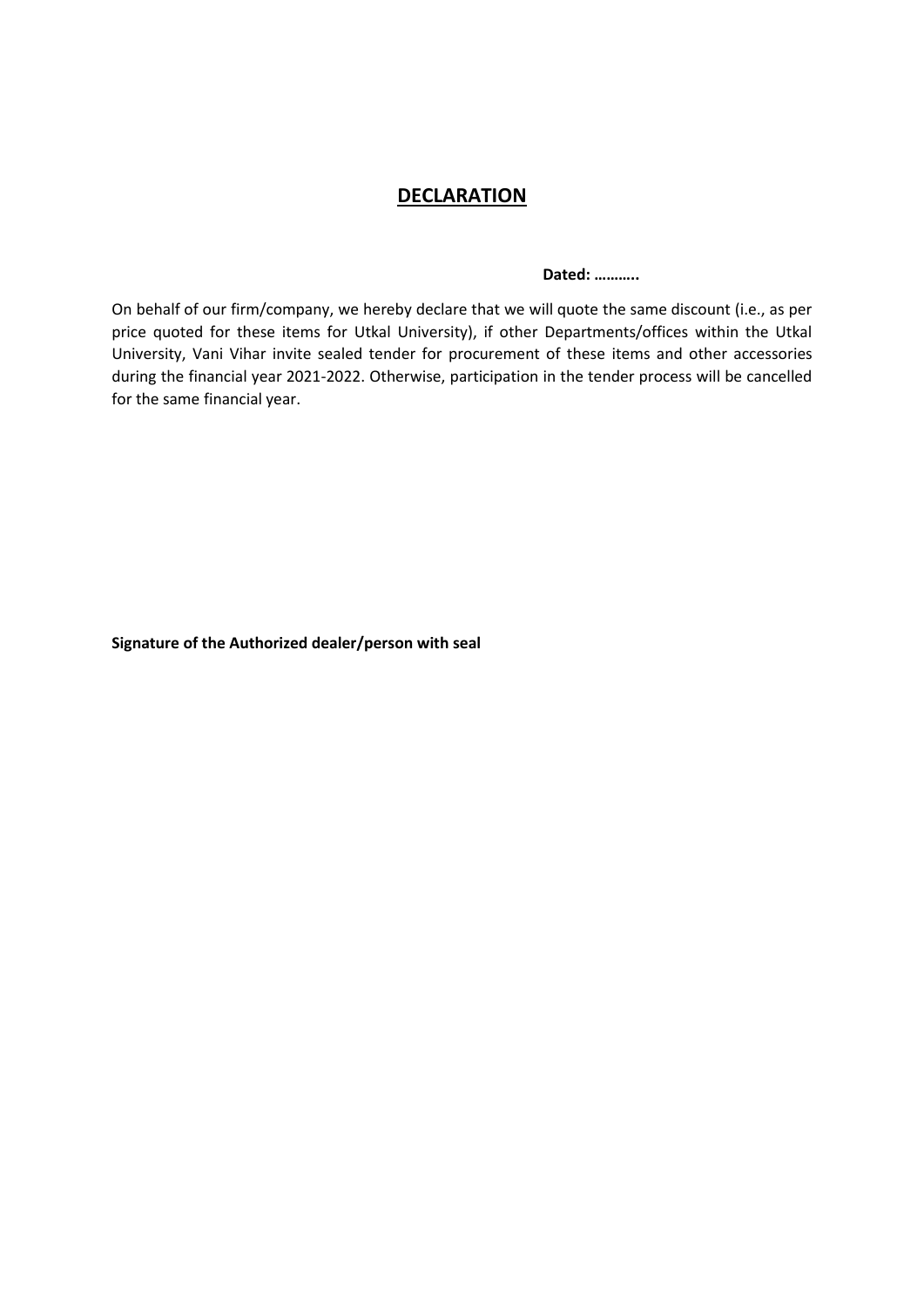# **Psychological Tests/ Computers/ Printers**

# **TENDER FORMAT**

Dated: ………………………

Tender Form No: ………….

**From:** 

**M/S** \_\_\_\_\_\_\_\_\_\_\_\_\_\_\_\_\_\_\_\_\_\_\_\_\_\_\_\_\_\_\_\_\_\_\_\_\_\_\_\_\_\_\_\_\_\_\_\_\_\_\_\_\_

**To** 

**The Head** 

**P.G. Department of Psychology, Utkal University, Vani Vihar, Bhubaneswar-751 004** 

Sub: Supply of

Ref. Advertisement (name of the Newspaper …………………………… Date: …….…………...) Tender fee Amount: Rs……………… (Rupees …………………………………………) only in shape of D.D in favour of **PROFF AND HEAD OF PSYCHOLOGY** D.D No. …………………Dated: ……………….

| Sl. No    | Name of the Brand / Name of the<br>Psychological Test (English<br>print<br>version for different age groups, | Unit cost in<br>total<br>(F.O.R.)<br>in | <b>Discount</b><br>(%)<br>on<br>catalogue | Remark |
|-----------|--------------------------------------------------------------------------------------------------------------|-----------------------------------------|-------------------------------------------|--------|
|           | preferably Indian)                                                                                           | <b>INR</b>                              | prices,<br>if<br>any                      |        |
| (A)<br>1. | Academic anxiety scale                                                                                       |                                         |                                           |        |
| 2.        | Academic Procrastination scale                                                                               |                                         |                                           |        |
| 3.        | Academic Stress scale                                                                                        |                                         |                                           |        |
| 4.        | <b>Achievement Motivation Scale</b>                                                                          |                                         |                                           |        |
| 5.        | Air Pollution Attitude Scale                                                                                 |                                         |                                           |        |
| 6.        | <b>Altruism Scale</b>                                                                                        |                                         |                                           |        |
| 7.        | <b>Attention Deficit Hyperactivity</b><br>Disorder scale                                                     |                                         |                                           |        |
| 8.        | Attitude towards Domestic Violence<br>Scale                                                                  |                                         |                                           |        |
| 9.        | Attitude Towards/ orientation for e-<br>Learning                                                             |                                         |                                           |        |
| 10.       | <b>Career Aspiration Scale</b>                                                                               |                                         |                                           |        |
| 11.       | <b>Career Directions Inventory</b>                                                                           |                                         |                                           |        |
| 12.       | <b>Climate Change Perception</b>                                                                             |                                         |                                           |        |
|           | Questionnaire                                                                                                |                                         |                                           |        |
| 13.       | <b>Creativity Assessment</b>                                                                                 |                                         |                                           |        |
| 14.       | Creativity Test In Real Life Situation                                                                       |                                         |                                           |        |
| 15.       | Cybercrime / cyberbullying scale                                                                             |                                         |                                           |        |
| 16.       | Death Anxiety Scale                                                                                          |                                         |                                           |        |
| 17.       | Detailed Assessment of Posttraumatic<br><b>Stress</b>                                                        |                                         |                                           |        |
| 18.       | Diagnostic and Statistical Manual of<br>Mental Disorders, 5th edition                                        |                                         |                                           |        |
| 19.       | <b>Emotional Intelligence Scale</b>                                                                          |                                         |                                           |        |
| 20.       | <b>Examination Fear Scale</b>                                                                                |                                         |                                           |        |
| 21.       | <b>Family Environment Scale</b>                                                                              |                                         |                                           |        |
| 22.       | <b>General Well-Being Scale</b>                                                                              |                                         |                                           |        |
| 23.       | <b>Gifted and Talented Evaluation Scales</b>                                                                 |                                         |                                           |        |